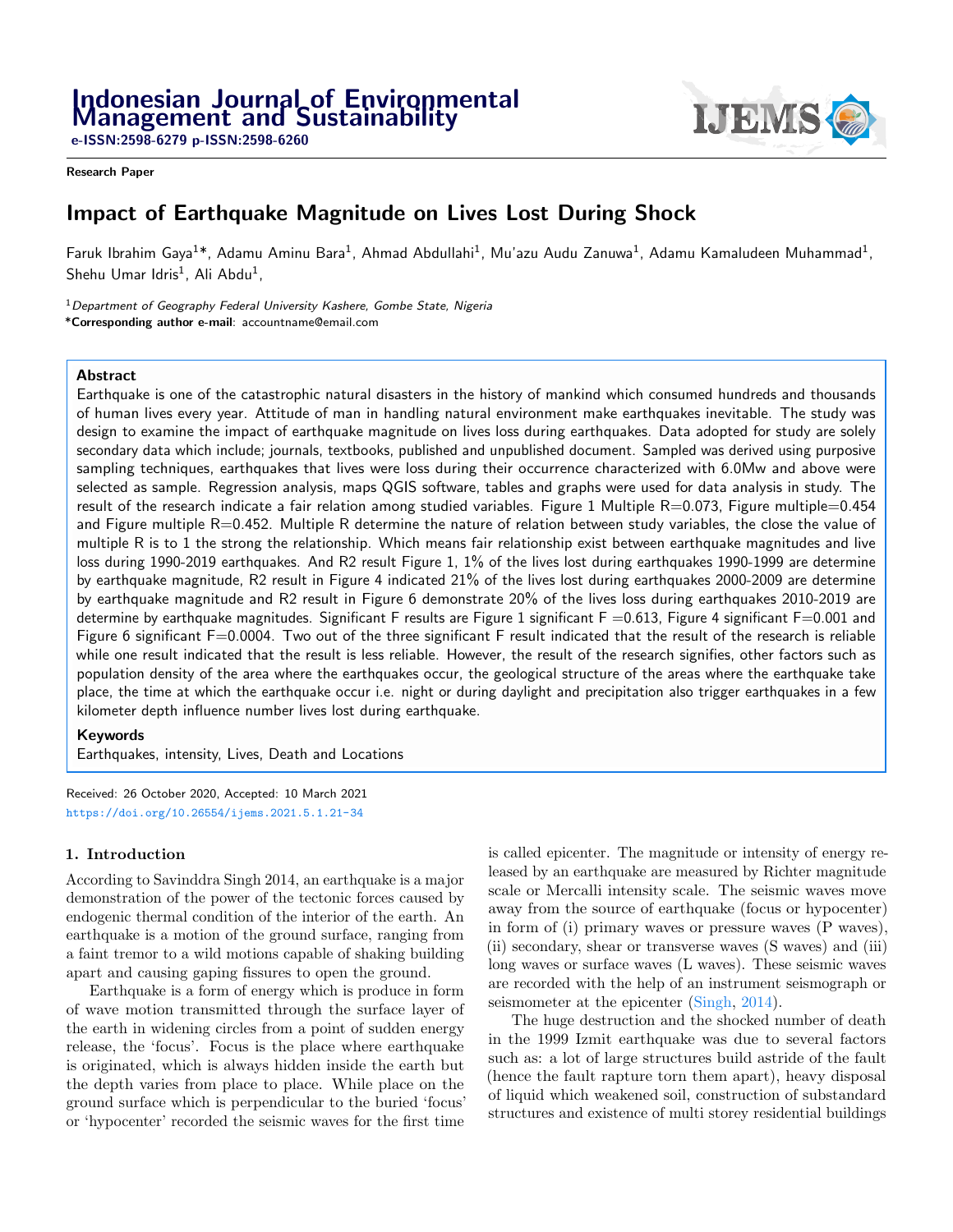affected with earthquake as a result of poor ground condition, substandard construction materials, lack of good engineering and poor housing policy and regulation system [\(Marza,](#page-13-1) [2004\)](#page-13-1).

The 2015 Gorkha Nepal earthquake caused tremendous damage and losses. To acquire useful information regarding this tragic incidence, an earthquake destructive investigation team was set up. The uniqueness aspect of the team was that genuine earthquake destructive data were obtained 6-11 days after the main shock. To know the clear image of the destructive effects of 2015 Nepal earthquake, the seismotectonic setting and regional seismicity in Nepal and analyses aftershock information and ground motion data. An the result shows majority of the buildings affect were stone/brick masonry structures with no seismic detailing and most RC structures are undamaged. This indicate that standard structural design is an essential factor influence earthquake risk [\(Goda et al.,](#page-13-2) [2015\)](#page-13-2).

[Chan,](#page-13-3) [2008,](#page-13-3) most media and the international community have testified and made positive recommendation on China effort in handling Sichuan earthquake event, one of the most catastrophic natural disaster of the 21st century. One of the important issues China need to address in long term health issues such as sensitivity to demographic data and its effects for affordable treatment and restoring of mental health.

The successful tackling wide spread of infectious disease and making essential public health facilities adequately available such as safe water and food were commendable, and the efforts made by volunteers and local organization heroic. However, while the immediate rescue and response was managed in a swift and effective manner, the lack of emergency readiness and fully equipping medical staff to face the challenges of a natural disaster in a severe-risk geographic area should alarm an important lesson on how to improve future policy for managing disaster. Finally, as in other major disasters and human-security crises, the traumatic incidence will be inevitably fade into the background and be forgotten by the media as other world events unfold. The most difficult challenge in 2008 will be for the public to celebrate the Beijing Olympics while remembering the plight of those survivors who face long-term consequences and must rebuild their lives and communities [\(Chan,](#page-13-3) [2008\)](#page-13-3).

There is bias in earthquake fatality estimates in many instances, which led to an earthquake fatality syndrome, i.e., a rather large inconsistency exist between official estimate and the informal guesstimates. Therefore, in this respect, the current note is a rebuttal to the formal fatality toll of the Izmit earthquake of August 17, 1999, Mw  $(HRV) = 7.5$ based on a new look at all available data and constraints. The reason of the present note is to get a decent estimate of the Izmit earthquake fatality by assembling, discussing and critically evaluating various pieces of information related to the incidence [\(Marza,](#page-13-1) [2004\)](#page-13-1).

The Izmit earthquake fatality estimated is almost 2.5 times larger than the official one. This death toll was con-

trasted against available indirect data as: quantity of plastic bags requested to seals the corpses, amount and severity of building damage, life loss in other comparable size events strike in resembling vulnerability environments, etc. Eventually, it is speculated that the 45,000-fatality appraisement is probably only a lower bound of a decent estimate. Besides the Izmit fatality estimate we worked out or discussed some others afferent characteristics as: the injuries-to-fatalities ratio close to one, hence a rather unusual ratio; property loss and the subsidiary fatalities from related and dependent events (843 lives lost due to subsequent Düzce, Turkey, main shock of November 12, 1999, Mw  $(HRV) = 7.1$  and roughly 10 fatalities inflicted by four aftershocks of the Izmit main shock [\(Marza,](#page-13-1) [2004\)](#page-13-1).

Five moderate (magnitude 6) earthquakes with similar features have occurred on the Park field section of the San Andreas Fault in central California since 1857. The future moderate Park field earthquake is expected to occur before 1993. The Park field prediction experiment is designed to examine the detail of the final stage of the earthquake preparation process; observation and reports of seismicity and aseismic slip related with the last moderate Park field earthquake in 1966 constitute much of the basis of the design of the experiment [\(Bakun and Lindh,](#page-13-4) [2015\)](#page-13-4).

To aid decision-making on improving strategies of historic city centres, loss estimation techniques are required, good for application to masonry buildings. The project involved a survey of 200 buildings to study structural features and condition, mapped using a GIS system, followed by analysis of key collapse mechanisms to define static collapse loads under horizontal forces for each building. The outcome, obtained in terms of earthquake ground motions likely to produce equivalent damage, led to the development of vulnerability functions for the case study, confirmed by comparison with functions derived from statistical analysis of world-wide destructive reports and with destructive reports of the 1755 Lisbon earthquake. The method is used to predict the decrease in losses achieved by the introduction of low cost unobtrusive strengthening techniques, such as tierods connecting facade walls to floors and cross-walls. Cost benefit analysis, considering only structural costs, indicates that the return on the investment would be considerable [\(D'Ayala et al.,](#page-13-5) [1997\)](#page-13-5).

Earthquake give rise to landslides in the areas they occurred, each of which may be greater than 625 square meters and that total area of the landslides may surpass hundred square kilometers. Almost all the slope failure site are located to the right of the Che-Lung-Pu fault. However, for those landslides of fault scarp failure, the sliding mass moved to the western direction of Che-Lung-Pu fault. Among all the landslides triggered by Chi-Chi earthquake, the most tremendous and dramatic are four: Tsao-Ling rockslide, Juo-Feng-Err-Shan dip slope failure, stripping of Juo-Juo-Fong (99 peak) and the Ku-Kuan to Te-Chi section (mileage 34k to 62k) of the central Cross-Island Highway. The outcome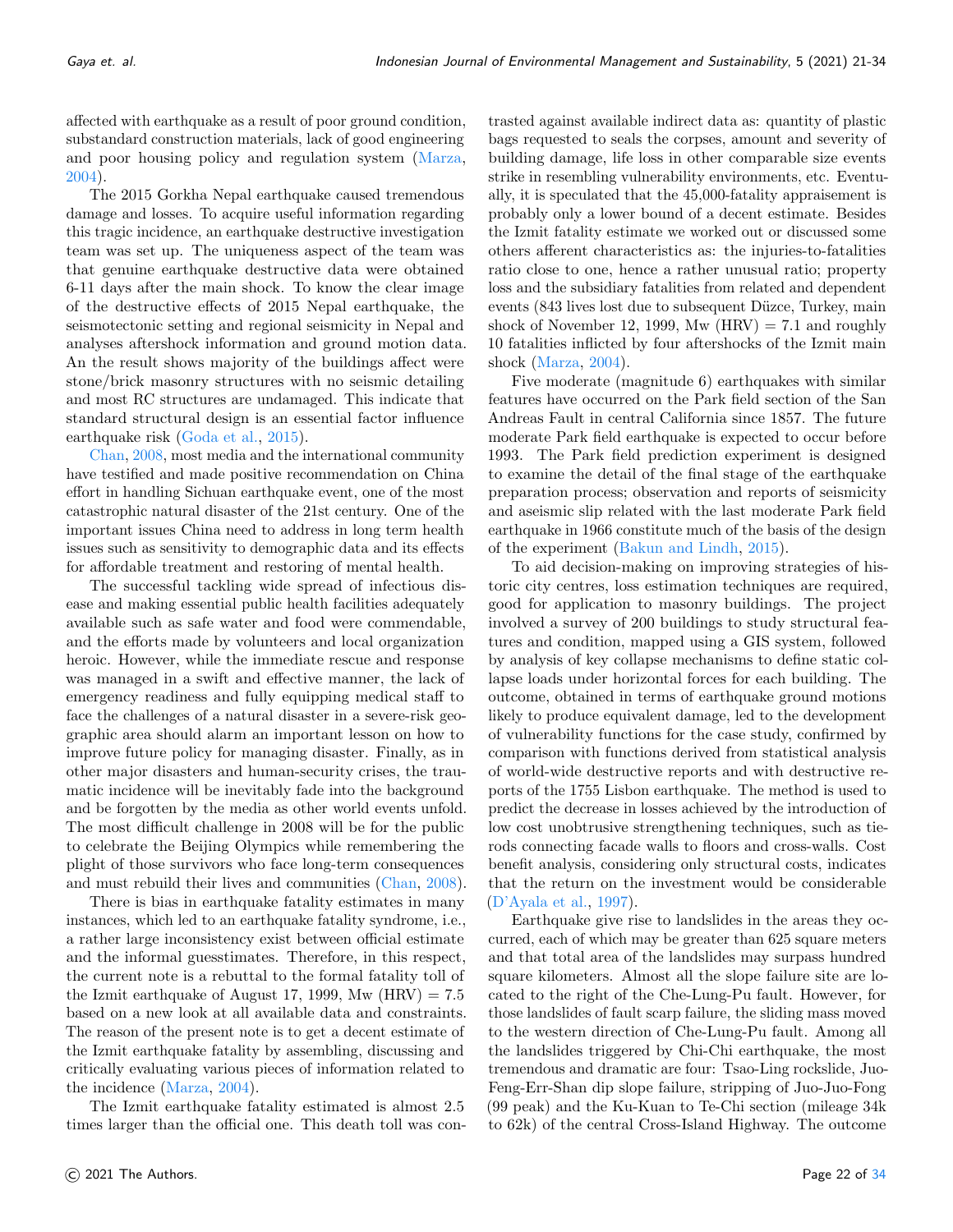of the Tsao-Ling rockslide, Juo-Feng-Err-Shan dip slope failure reveal that the chance of reoccurrence is very high for those huge scale landslides. Numerous highway slopes have been weakened, or even fractured, by the shaking of Chi-chi earthquake. Rock falls occurred during subsequent, aftershocks and new earthquakes. Debris flows take place from time to time due to heavy rainfalls [\(Hung,](#page-13-7) [2000\)](#page-13-7).

#### 2. Materials and Methods

The data use in the study are solely secondary data; related journals, magazines, textbooks, reports, published and unpublished document have been consulted to draw literatures of the paper. Sample of the research was derived using purposive random sampling techniques, 161 earthquakes from 1990-2019 with record of death and magnitude ranging 6.0Mw and above were drown as samples. Regression analysis techniques, maps generated from QGIS software, tables and graphs have been for analysis of the study.

#### 2.1 Causes of Earthquake

The relationship between relief amplitudes of the seafloor and earthquake occurrences indicate that some seamount chains riding on the Pacific seafloor have cause an effect on medium depth seismic events along the IBM. A hypothesis has proposed that the seamounts or surrounding seafloor with high degree of fracture may transport numerous hydrous minerals into the deep and may cause variation of thermal structure compared to the seafloor where no seamounts are sub-ducted. Fluids from the seamounts or surrounding seafloor are released to trigger earthquakes at medium-depth. Deep events in the northern and southern Mariana arc are likely affected by a horizontal propagating tear parallel to the trench [\(Kong et al.,](#page-13-8) [2018\)](#page-13-8).

[Singh,](#page-13-0) [2014,](#page-13-0) earthquake are caused due to disequilibrium in any part of the crust of the earth. A number of causes have been assigned to cause disequilibrium in the earth crust such as;

- 1. Volcanic eruptions
- 2. Faulting and folding
- 3. Up warping and down warping

4. Hydrostatic pressure of man-made water bodies like reservoirs and lakes

5. And tectonic plates movement

## 2.2 Earthquake Magnitude

Earthquake magnitude, energy release, and shaking intensity are all related measurements of an earthquake that are often complicate with one another. Their dependencies and relationships can be confused, and even one of these concepts alone can be complicating. The time, location, and magnitude of an earthquake can be determined from the data recorded by seismometer. Seismometers record the vibrations from earthquakes that travel through the Earth. Each seismometer records the shaking of the ground directly beneath it. Sensitive instruments, which greatly magnify

these ground motions, can detect strong earthquakes from sources anywhere in the world. Modern systems precisely amplify and record ground motion as a function of time [\(Dewey,](#page-13-9) [2017\)](#page-13-9).

The implication of maximum earthquake magnitude for every region or local zone is very essential in the evaluation of seismic destructive effects. The size of the maximum magnitude is decisive in the forecast of the damage effects of seismic activity. The maximum magnitude may be estimated: (1) by using the highest fault area that can covered by a single event; (2) by the magnitude truncation in the detected seismicity for the originated zones in which the return period for the peak magnitude is shorter than the observation period; or (3) by statistical study of the catalog [\(Zobin,](#page-13-10) [2017\)](#page-13-10).

Zürich Assembly have adopted magnitude good words in 1967 which had both a bracing and a stimulating problems on magnitude deciding and related study. From 1967 onwards, one magnitude research paper has appeared on the average almost every week, thus making this parameter the most studied one in seismology. New equipment and improved accurate methods, e.g., regarding instrumental equipment and interpretation techniques, have made it possible to improve earlier achievements. The use of magnitude scales has been extended in all respects, e.g., with regard to epicenter distances, focal depths, wave types and wave periods. Magnitude frequency relations have become the most investigated equations within seismology, observationally as well as theoretically. They have been widely used, e.g., for estimating the highest magnitudes of upcoming earthquakes an essential item in earthquake prediction. The magnitudes provide important information on other source parameters, such as strength of wave, fault length, seismic time. Relations between various types of magnitude yield valuable information on source properties. For instance, relations between magnitudes based on body and surface waves are used for efficient discrimination between earthquakes and underground explosions  $(B\text{a}th, 1981)$  $(B\text{a}th, 1981)$ .

[Zobin,](#page-13-10) [2017,](#page-13-10) significant magnitude greater than Mw 4.5 volcano-tectonic earthquakes are very rare; only three greater than or equal to Mw 7.0 events were recorded during the 20th century. The study of 32 important earthquakes associated with volcanic eruptions of 20th century permit us to come up with the following results about seismic hazard of volcanic activity: The highest magnitude Mw was estimated to be 5.4 for earthquakes related to central eruptions, 7.0 for caldera collapse, 5.9 for central eruptions accompanied by flank and/or fissure eruptions, 7.1 for flank and/or fissure eruptions with absent of central eruptions, and 5.9 for submarine eruptions. For seismicity just before the eruption, the maximum magnitude of earthquakes was approximated to be equal to Mw 7.1; for seismicity at the initial stage of eruption, equal to Mw 7.0; for paroxysmal stage of eruption, equal to Mw 5.6; and for final stage of eruption, equal to Mw 6.1. It is shown that the recurrence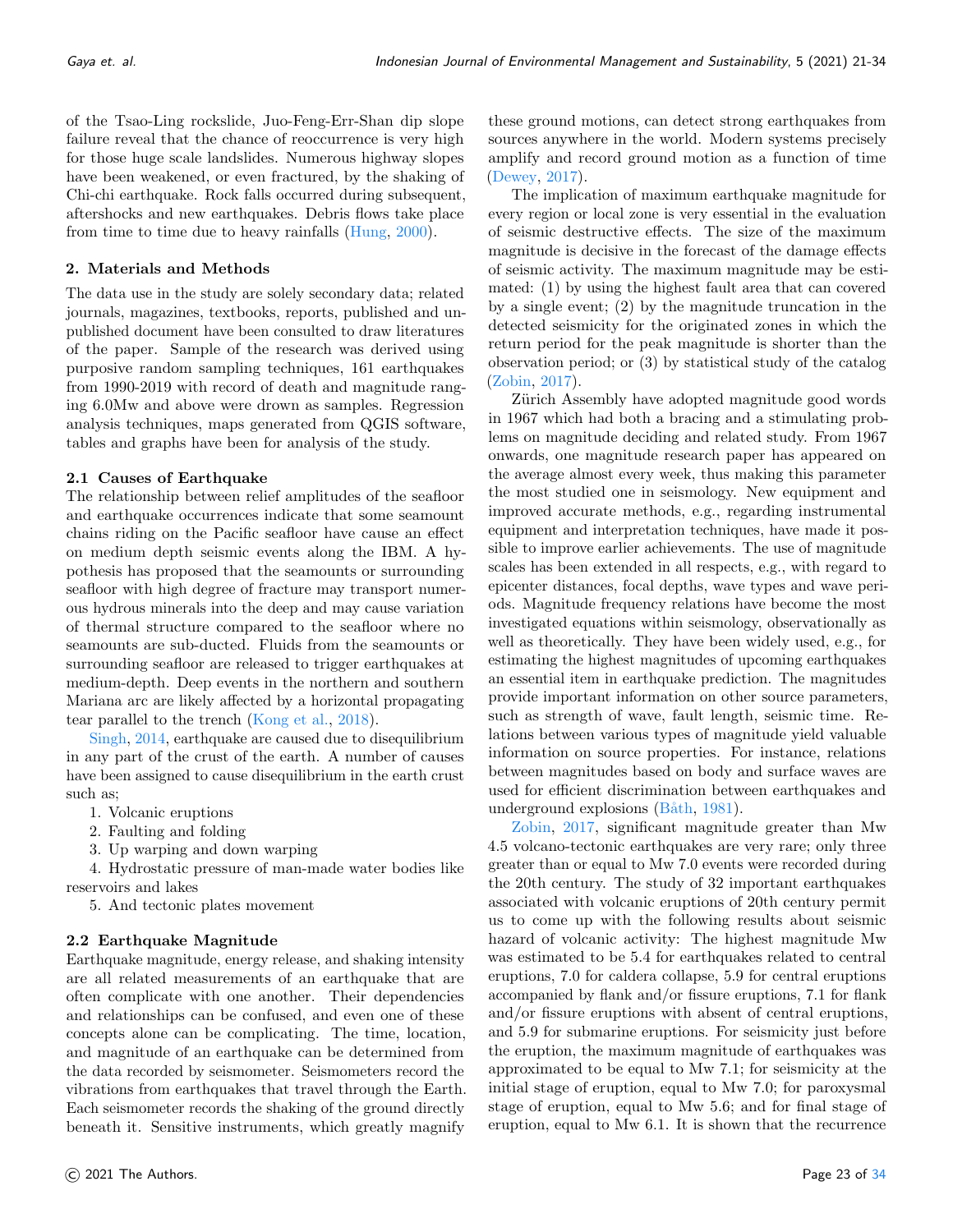time of eruptions of the same type of volcano associated with essential earthquakes was more than 100 years for majority of studied events.

#### 2.3 Factors Influencing earthquakes Magnitude

[Tarasov and Randolph,](#page-13-12) [2011](#page-13-12) the nature of geological structure of earth surface influence earthquake activities, in contrast to relatively soft rocks, intact hard rocks failed in mode II can increase their brittleness dramatically (hundreds of times) with rising limiting stress. The brittleness variation in this case follows a typical pattern of initially increasing, reaching a maximum and then ultimately decreasing. The hardness of the rock affect the embrittlement of existing rock. A shear rupture mechanism shows that the embrittlement results from reduction of friction within the rupture zone with rising restricting stress. Transient "negative friction", which can be generated within a certain range of limiting stress renders rocks super brittle. The similarity in variation of rock brittleness with restricting stress, and aftershock activity with depth, leads to the supposition that the aftershock process can be caused by generation of new faults in the intact rock mass surrounding the main fault where super brittle behaviour determines the depth range of earthquake activity.

Fluids are known to be of major importance factors for the earthquakes generation because pore pressure variations affect the strength of faults. Thus they can initiate earthquakes if the crust is close enough to its critical state. Based on the observations of the isolated seismicity below the densely monitored Mt. Hochstaufen, SE Germany, we are now able to demonstrate that the crust can be so closeto-failure that even tiny pressure variations associated with precipitation can trigger earthquakes in a few kilometer depth. We find that the recorded seismicity is highly correlated with the calculated spatiotemporal pore pressure changes due to diffusing rain water and in good agreement with the response of faults described by the rate-state friction law. Evidence for rainfall-triggered earthquake activity, Geophys [\(Hainzl et al.,](#page-13-13) [2006\)](#page-13-13).

[Tarasov and Randolph,](#page-13-12) [2011](#page-13-12) introduce new approach to explain the specific variation of aftershock activity with depth. Before unexplored properties of hard rocks grow in brittleness with rising restricting pressure with super brittle behavior for conditions corresponding to the depth of highest earthquake activity give grounds to earthquake depth activities to reflects rock brittleness variation with depth. It also proposes specific brittleness indexes to determine rock brittleness during post peak failure. Characteristic features of super brittle conditions are defined. Experimental results obtained for rocks of different hardness show that the effect of rock embrittlement due to confining pressure increases with increase of rock hardness.

Study found that deepest-depth earthquakes with high magnitudes 6Mw and above show variation with seasons, which depend on the area searched. The main results in-

dicated strong evidence that the causes for the hinder enhancements along the period investigated were due to the tectonics activities also, not only the season. Therefore, if the inquiry was about an area in Northern Hemisphere, the season in Northern Hemisphere is different from the season in the Southern Hemisphere. Also, higher latitudes in the Northern Hemisphere or around the Equator, displayed seasonality similarly where the tremors appear to increase during the spring and summer. This did not occur to the Southern Hemisphere where disturbances and anomalies occurred without showing much connection to the seasons in the analyzed period. However, some of the regions presented periodicities independent from the seasons [\(Hagen et al.,](#page-13-14) [2018\)](#page-13-14).

According [Duma and Ruzhin,](#page-13-15) [2003,](#page-13-15) Statistical analyses demonstrate that the tendency of earthquake incidence taken place in many earthquake regions strongly depends on the time of day that is on Local Time. This also applies to strong earthquake activity. Moreover, present observations reveal an involvement of the regular diurnal variations of the Earth's magnetic field, usually known as Sq-variations, in this geodynamic process of changing earthquake activity with the time of day. The article tried to quantify the forces which result from the interaction between the induced Sqvariation present in the Earth's lithosphere and the regional Earth's magnetic field, in order to determine the influence of the tectonic stress field and on seismic activity. A reliable model was obtained, which indicates there is involvement high energy in this process. The effect of Sq-induction is compared with the results of the high scale electromagnetic experiment, where a giant artificial current loop was activated in the Barents Sea.

UDQ worldwide study showed, of the initial condition with magnitude greater than or equal to 2.5, there is evidence of seasonality at the Northwest Pacific, less reason for the Southwest Pacific, and none for the Southeast Pacific. Such outcome can't be considered final or generalized for earthquake seasonality around the world. At this juncture, there are several confining our studies. It is important to make other parameters more flexible in our calculation to enable a better statistical investigation. For instance considering different depths will put the system at point to make more possible comparism. The only problem will always be those points near the equator where one part of the events occurs in the Northern Hemisphere and the other in the Southern Hemisphere; it makes complicate to precise seasons on the locations searched. Southern Hemisphere showed periodicity of events during the period analyzed to any magnitude searched [\(Hagen et al.,](#page-13-14) [2018\)](#page-13-14).

## 2.4 Consequences of Earthquake

The study proved that a level of survey more detailed than a bare GNDT Level 1 is essential to give a concrete assessment of the vulnerability of the building materials. This is related to the necessity of considering many peculiarities of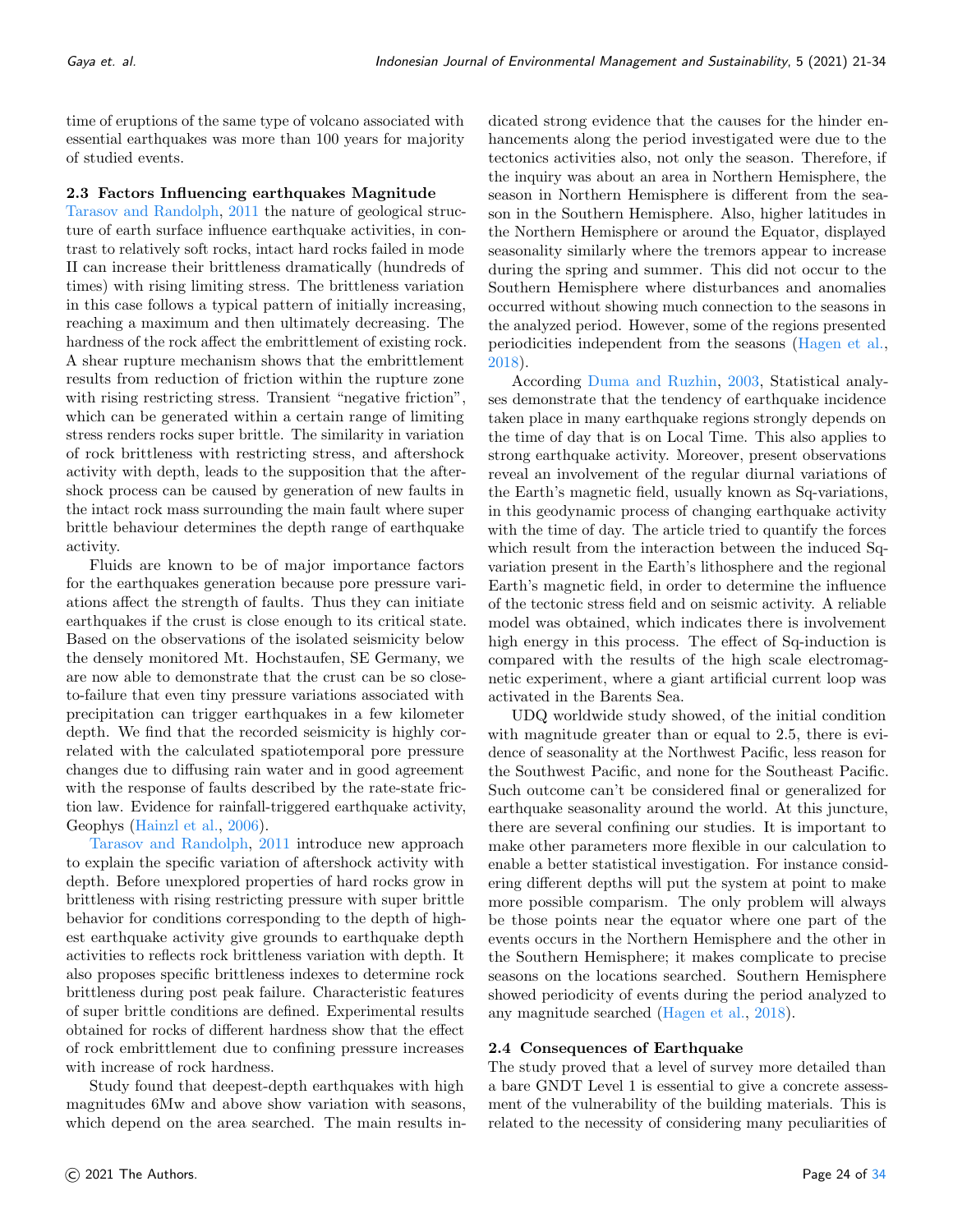various structures if a proper representation of the seismic performance of the building equipment is to be attained. It is believed that as a result of this experience an "improved" GNDT Level 1 form could be designed, to be used in similar exercises successfully. Although a more extensive survey could be useful, the chosen size of the sample seemed adequate to a first definition of proper vulnerability function and probability damage distribution. The historic information on one hand and the use of limit state analysis on the other proved essential tools to the definition of the vulnerability function. A convergence of strategy options in favour of low-cost intervention using modern versions of traditional techniques, e.g. tie rods, to attach the facades to the floors beams or to the cross walls, would have a very significant effect on vulnerability. This is especially true of the taller buildings, 4 to 6 storeys high.

[Marza,](#page-13-1) [2004,](#page-13-1) the highest intensity topped at 10-11 (EMS-98) in a series of towns along the fault rupture. The number of buildings heavily damaged can be used to indirectly estimate the fatality figures. If we infer that only one in two of the housing units that been affected by intensive damage caused one life lost it follows that at least 46,500 people were killed. Thus, we feel that under the above unbearable situation the true lives lost could be even higher than the estimate outline above. Another way that can be used for judgment, which may be more reliable is to make comparisons with fatality amounts for similar size events hitting in comparable demographic and vulnerability environments. It should also be called to mind that in 1939 another N. Anatolian fault earthquake, the Erzincan event of Decem-ber 26 (Mw = 7.6, cf. [Pacheco and Sykes,](#page-13-16)  $1992$ ), killed 30,000 to 45,000 estimated fatalities. Consequently, as the earthquakes of 1939 and 1999 can be comparable in size but the demographic density considerably change, the current lives lost estimate for 1999 event one may gain only a lower bound of the true figure, note that this comparison corroborates well with the inference based on the number of intensively destruction of housing units. Considering the variance involved and the statistical uncertainty implied by the so-called objective statistical sampling we infer that our death toll estimate has an ad-hoc confidence level of 90% probability ( $Z_c = 1.57$ , where the Zc is the critical-Z variable for normal distribution, which was tacitly assumed as holding). [Pacheco and Sykes](#page-13-16) [\(1992\)](#page-13-16)

Although the numbers used in the cost benefit analysis are in a number of ways speculative and subject to a high degree of precariousness, they advise that for historical town centre areas such as the Alfama District there would be a relatively fast 'return' on the financial investment in pre-earthquake strengthening in saved reconstruction costs. But even more important would be the benefits of prevention of life and of the city's cultural heritage which are beyond estimation in pure financial terms. An essential task of the project was also the sharing and deliberation on the outcome of the study with local authorities and

professionals active in the area. These meetings showed that the topic of seismic upgrading of historic town centres is felt as crucial by all parties involved in their prevention and conservation activities. The need to improve the general level of awareness in the public and the specific technical knowledge in the professionals has also been recognised and the issue of common guidelines was frequently raised [\(D'Ayala et al.,](#page-13-5) [1997\)](#page-13-5).

[Wang et al.,](#page-13-17) [2008](#page-13-17) the Chinese government, with aid from Chinese citizens, businesses, and international communities, is working on a recuperation that we expect to be completed by publication time. An important investment should be made. Although a survey and frequent monitoring is needed to gather direct evidence of the impact of the earthquake on wildlife and habitats in this region, ecological and biodiversity care also need to be considered when recuperation design and future development take place. We advise the following actions be taken.

• Merged habitat restoration into the holistic recuperation design to maintain healthy habitat linkages and ecosystem condition. The reaction of wildlife to this earthquake is unknown. Therefore, taken care of extensive, complete habitat to prevent wildlife from unsafe locations is a basic consideration. There are good areas suited for habitat retrieval and link in the panda range.

• Future structural development need to take earthquakes into consideration. Structures such as roads and hydroelectric dams have economic benefits. Therefore, in an area where earthquakes are experienced frequently (almost one above 7.0 magnitude in 20 years), stricter strategic environmental assessment at the regional level and environmental impact assessment at the plan level need to be put in place and enforced. Current road building methods in this area often destroy vegetation, which led to more landslide in the areas and speed up the danger of river blockage and flooding during an earthquake.

• Land-use patterns and human habitation may likely change after a quake; thus, projects need extreme evaluation with ecological capacity in mind. Many remote, mountainous, residential areas are considered inappropriate for habitation, and current residents may opt to move to safer zones. Some of the existing means of livelihood, such as agriculture and tourism, may shrink in scale. Without careful planning and observation, peoples' livelihoods after an earthquake will likely be more devastating ecologically.

[Goda et al.,](#page-13-2) [2015,](#page-13-2) the Mw7.8 subduction earthquake occurred along the Main Himalayan Thrust arc and triggered several major aftershocks. The earthquake destruction was catastrophic, led the fatalities of over 8,500 and billions of dollars in economic loss. The study presented important earthquake field monitoring in Nepal in the aftermath of the Mw7.8 main shock. To gain deeper understanding of the observed earthquake damage in Nepal, the seismo tectonic setting and regional seismicity in Nepal were reviewed and available aftershock data and ground motion data were ana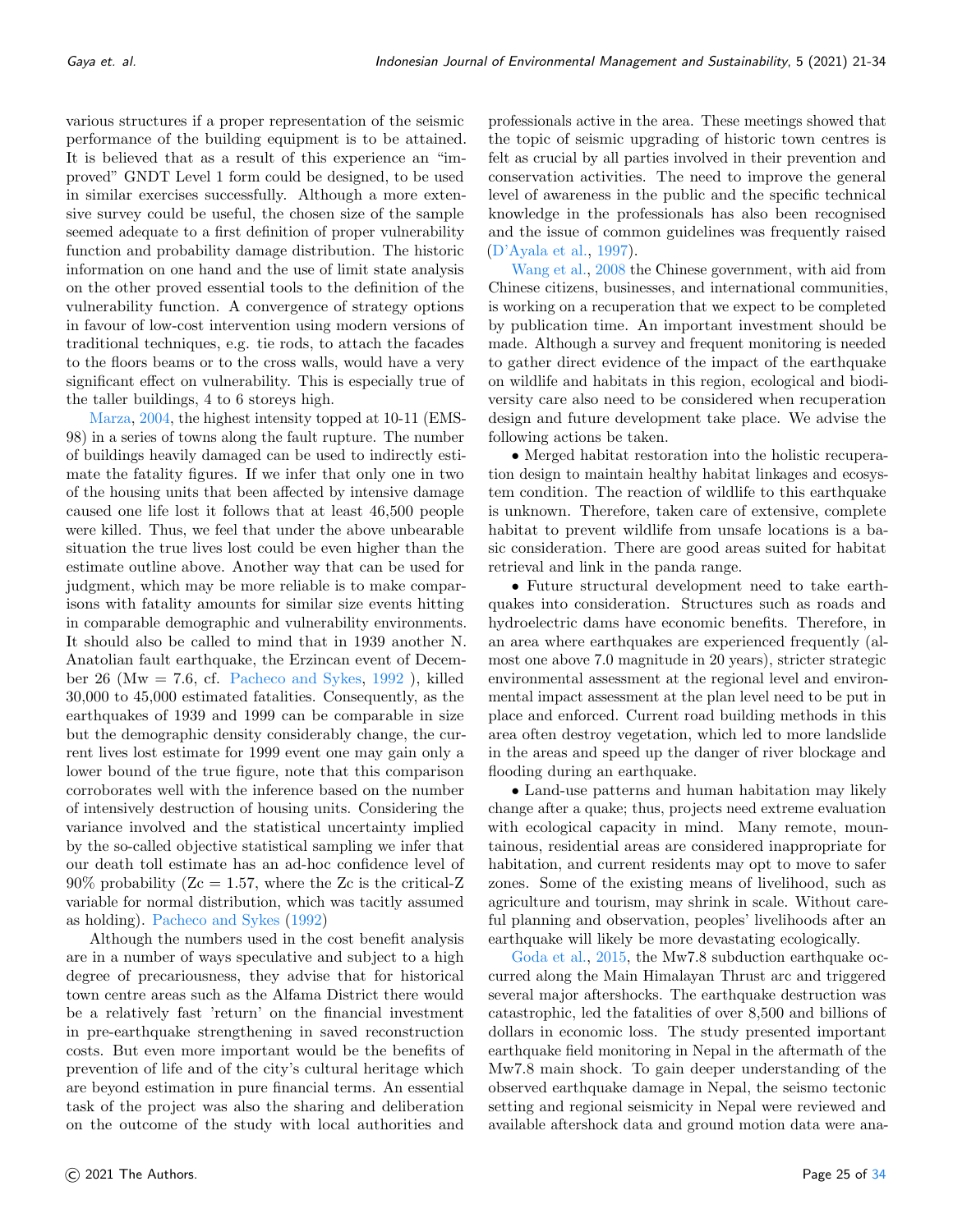lyzed. In addition to ground motion data analysis, scenario shake maps were generated by trialing different combinations of applicable ground motion models and source-to- site distance measures to highlight the potential biases caused in estimated ground motion maps and prompt earthquake impact assessments for a large subduction earthquake.

• In Kathmandu, earthquake effects to ancient historical buildings was severe, whereas damage to the surrounding buildings was limited. The destroyed buildings were stone/brick masonry structures with wooden frames. The RC frame buildings performed well for this earthquake. This may indicate that ground motion intensity experienced in Kathmandu was not so intense, if compare with those predicted from probabilistic seismic hazard studies for Nepal. Therefore, a forethought is essentially related to future earthquakes in Nepal because the 2015 earthquake is not necessarily the worst-case scenario.

• The Kathmandu Basin is filled up by thick soft sediments. This has led to the generation of long-period ground motions in the Kathmandu Valley. Availability of earthquake engineering design considerations are necessary for decreasing potential of seismic risk to these structures.

• The building demolition in Kathmandu was concentrated to specific areas. It appeared that the building collapse sites were triggered by nature of local soil and lack of standard structural design. In this regard, micro zonation studies provide valuable idea on earthquake damage.

• Some buildings that were severely demolished by the main shock were collapsed as a result of aftershocks activities. The capability for aftershock forecasting, building evacuation procedure, building investigation and tagging, and buildings restoring and retrofitting need to be developed to mitigate the earthquake damage potential.

• In the mountain areas, several villages were scourged by the earthquake succession and major landslides were triggered. On occasion, landslides blocked roads, delinking remote villages. The unusual nature of the local transportation network in Nepal needs to be improved for enhancing the resilience of rural communities.

## 3. RESULTS AND DISCUSSION

The result of this research indicate that a relationship exist between earthquake magnitude and lives loss during an earthquakes.

Figure [3](#page-10-0) Map show location of earthquakes that occurred 1990-1999 base on their coordinate on the real world, Figure [4](#page-10-1) Map show location of earthquakes that occurred 2000-2009 base on their coordinate on the real world and Figure [5](#page-12-0) Map show location of earthquakes that occurred 2010-2019 base on their coordinate on the real world.

Figure [1](#page-10-2) Table present details of sampled earthquakes that occurred 1990-2019, the information the table is carrying include; earthquake magnitude in Mw scale, coordinates of the earthquakes, date of the earthquakes and lives lost during the earthquakes.

Figure [2](#page-10-3) Table contain summary of earthquakes that occur 1990-2019 base on continents and oceania.

Figure [6](#page-12-1) the regression analysis output of the research show (Multiple  $R = 0.073$ ) which indicate that a less relationship co-exist between earthquake magnitude and lives loss during 1990-1999 earthquakes. And (r2=0.01) shows earthquake magnitude determine 01% of fatalities cause by the earthquakes. The significance F determine if the regression analysis predict the impact of earthquake magnitude on lives loss during earthquakes significantly or the result is reliable. The output of the analysis Significant  $F=0.613$ which indicate the result is less reliable.

Figure [7](#page-12-2) the regression analysis output of the research show (Multiple  $R=0.454$ ) which demonstrate that a fair strong relationship exist between earthquake magnitude and lives loss at the occurrence of the earthquakes 2000-2009 in the study. The outcome of the study analysis shows  $(r2=0.21)$  which indicate earthquake magnitude determine 21% of the lives loss at 2000-2009 earthquakes. The significance F determine if the regression analysis predict the impact of earthquake magnitude on lives loss during earthquakes significantly or the result is reliable. And significant F=0.001 which indicate the result is reliable.

Figure [8](#page-12-3) the regression analysis result reveal (Multiple R=0.452) which show fairly strong relationship exist between earthquake magnitude and lives loss at earthquakes that occur 2010-2019. While  $(r2=0.20)$  i.e. earthquake magnitude determine 20% of the lives lost during earthquakes occurred 2010-2019. The significance F determine if the regression analysis predict the impact of earthquake magnitude on lives loss during earthquakes significantly or the result is reliable. And significant F=0.0004 which indicate the result is reliable.

The findings of the research are as follows

1. The research revealed that there is fair strong relationship between earthquake magnitude and lives loss during earthquakes. Earthquake magnitude determine 01% of fatalities cause by earthquakes in Figure [6](#page-12-1) Earthquake magnitude determine up to 21% of the lives loss during earthquakes in Figure [7](#page-12-2) Earthquake magnitude determine 20% of the lives loss during earthquakes in Figure [8](#page-12-3)

2. The findings of the research shows 64.6% earthquakes that occurs between 1990 to 2019 with recorded loss of lives occur in Asia, North America 11.2%, South America 9.3%, Europe 8.1%, Oceania 5.6% Africa 1.2% and Australia 00%.

3. There are other factor that influence lives loss during an earthquake apart from earthquake magnitude such as; geological structure of an area where earthquake occur [Tarasov and Randolph,](#page-13-12) [2011,](#page-13-12) time of earthquake occurrence [Duma and Ruzhin,](#page-13-15) [2003,](#page-13-15) fluid or precipitation also trigger earthquakes [Hainzl et al.,](#page-13-13) [2006](#page-13-13) and population density of the area where earthquake took place. These factors can influences the number of lives loss during an earthquake directly or indirectly. Time of earthquake occurrence and population density of the areas where earthquake took place,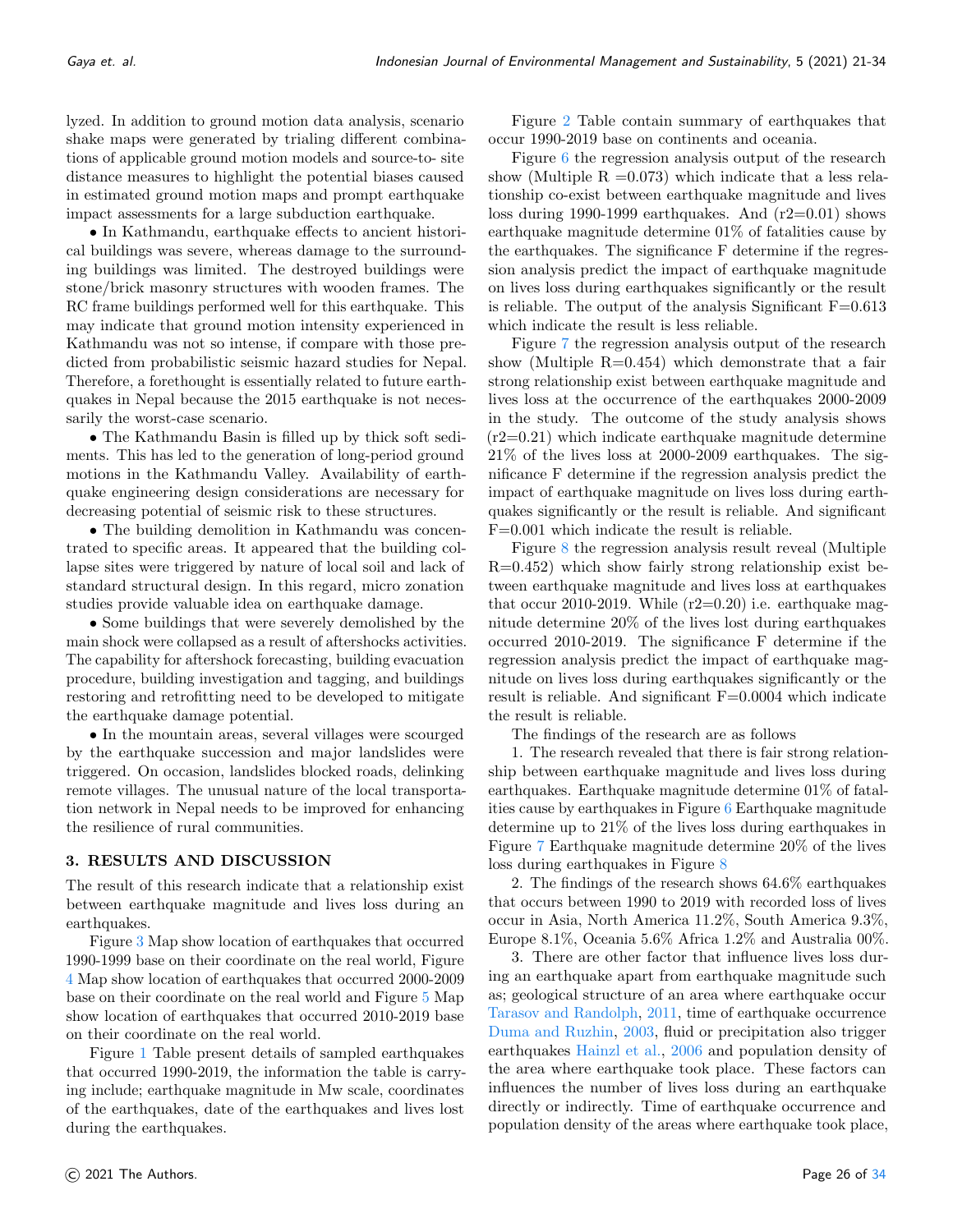Table 1. Table of Earthquakes Details Which Include Coordinate, Magnitude and Lives Lost

| S/N            | Earthquake location                    | Magnitude<br>Mm | Death       | Latitude           | Longitude          |
|----------------|----------------------------------------|-----------------|-------------|--------------------|--------------------|
| $\mathbf{1}$   | Panay Island, Philippines Jun 14, 1990 | 7.1             | 8           | $11.34^{\circ}$ N  | $122.10^{\circ}$ E |
| $\overline{2}$ | Manjil-Rudbar, Iran Jun 21st, 1990     | 7.4             | 50000       | $37.07^{\circ}$ N  | $49.28$ °E         |
| $\sqrt{3}$     | Baguio City Philippines Jul 16, 1990   | 7.7             | 2621        | $15.679^{\circ}N$  | 121.172°E          |
| $\overline{4}$ | Racha, Georgia Apr 29, 1991            | $\overline{7}$  | 270         | $42.453^{\circ}N$  | 43.673°E           |
| $\bf 5$        | India Oct 19, 1991                     | 6.6             | 2000        | $30.75^{\circ}$ N  | 78.82°E            |
| $\,6$          | Erzincan, Turkey Mar 13, 1992          | 6.7             | 652         | $39.71^{\circ}$ N  | $39.6^{\circ}E$    |
| 7              | Joshua Tree, U.S.A Apr 23rd, 1992      | 6.1             |             | 33.576°N           | $116.19^{\circ}W$  |
| 8              | Cape Mendocino, U.S.A. Apr 26,1992     | 7.2             | 25          | $40.33$ °N         | 124.23°W           |
| 9              | Landers, California, USA Jun 28, 1992  | 7.3             | 3           | $34.217^{\circ}N$  | 116.433°W          |
| 10             | Nicaragua Sep 2nd, 1992                | 7.7             | 116         | $11.742^{\circ}$ N | 87.340°W           |
| 11             | Flores, Indonesia Dec 12, 1992         | 7.8             | 2500        | $8.480^{\circ}$ S  | 121.896°E          |
| 12             | Japan (Hokkaido) Jul 12, 1993          | 7.7             | 230         | $42.851^{\circ}N$  | 139.197°E          |
| 13             | India Sep 29, 1993                     | 6.3             | 9748        | $18.07^{\circ}$ N  | 76.62°E            |
| 14             | Reseda, U.S.A Jan 17, 1994             | 6.7             | 57          | $34.213$ °N        | $118.537^{\circ}W$ |
| 15             | Sumatra, Indonesia Feb 15, 1994        | $\overline{7}$  | 207         | 4.967°S            | 104.302°E          |
| 16             | Java, Indonesia Jun 2nd, 1994          | 7.8             | 250         | $10.51$ °S         | $112.87^{\circ}E$  |
| 17             | Paez, Cauca, Colombia Jun 6, 1994      | 6.8             | 1100        | $2.917^{\circ}N$   | 76.057°W           |
| 18             | Bolivia Jun 9, 1994                    | 8.2             | $5^{\circ}$ | 13°7'S             | $67^{\circ}3'W$    |
| 19             | Near Kuril Islands, Russia Oct 4, 1994 | 8.2             | 12          | $43.85^{\circ}$ N  | $147.17^{\circ}E$  |
| 20             | Calapan, Philippines Nov 15, 1994      | 7.1             | 78          | 13.525°N           | 121.067°E          |
| 21             | Near Honshū, Japan Dec 28, 1994        | 7.7             | 3           | $40.451^{\circ}N$  | 143.491°E          |
| 22             | Hyōgo Prefecture, Japan Jan 16, 1995   | 6.9             | 6434        | $34.59^{\circ}$ N  | 135.07°E           |
| 23             | Russia in Sakhalin Island May 27, 1995 | 7.5             | 1989        | $52.63^{\circ}N$   | 142.83°E           |
| 24             | Antofagasta, Chile Jul 30, 1995        | 8               | 3           | 23.35°S            | $70.32^{\circ}$ W  |
| 25             | Guerrero, Mexico Sep 14, 1995          | 7.4             | 3           | $16.779^{\circ}N$  | 98.597°W           |
| 26             | Dinar, Afyon, Turkey Oct 1st, 1995     | 6.2             | 90          | 38.063°N           | $30.134$ °E        |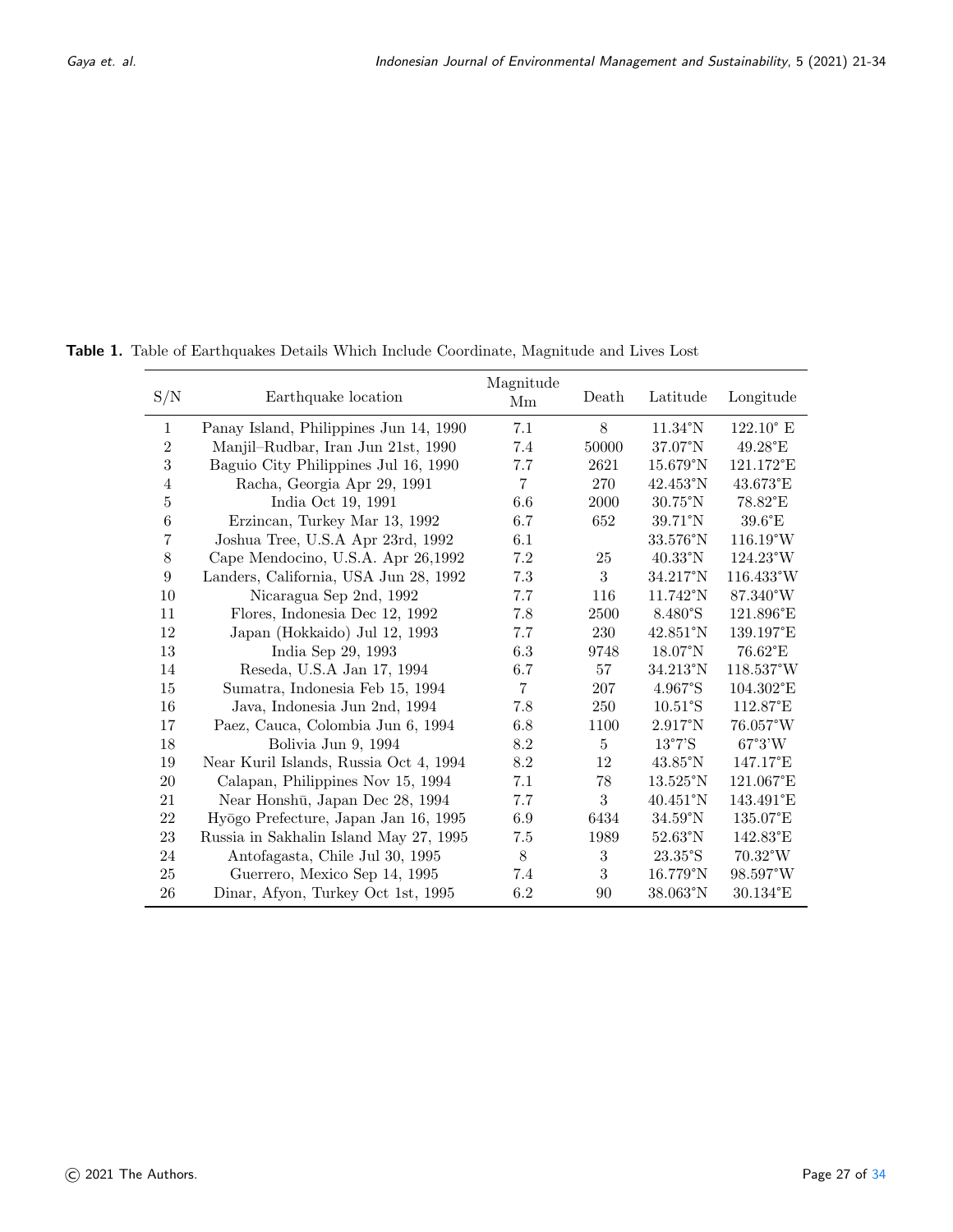| $27\,$      | Jalisco, Mexico Oct 9, 1995            | $8\,$          | 58      | $19.08^{\circ}$ N          | $104.18^{\circ}$ W         |
|-------------|----------------------------------------|----------------|---------|----------------------------|----------------------------|
| $\sqrt{28}$ | Chiapas, Mexico Oct 21st, 1995         | $7.1\,$        |         | $16.840^{\circ}$ N         | 93.469°W                   |
| 29          | Wuding, Yunnan, China Oct 23rd, 1995   | 6.2            | $53\,$  | 26.003°N                   | 102.227°E                  |
| $30\,$      | Lijiang, Yunnan, China Feb 3rd, 1996   | 6.6            | 322     | $27.30^{\circ}$ N          | $100.29^{\circ}E$          |
| $31\,$      | Biak Island, Indonesia Feb 17, 1996    | $8.2\,$        | 166     | $5°\mathrm{S}$             | 136.94°E                   |
| $32\,$      |                                        | $6.4\,$        | $26\,$  | 40.774°N                   | 109.661°E                  |
|             | Near Baotou, China May 3rd, 1996       |                |         |                            |                            |
| $33\,$      | Near Nazca, Peru Nov 12, 1996          | $7.5\,$        | $14\,$  | 14.993°S                   | 75.675°W                   |
| $34\,$      | Ardabil, Iran Feb 28, 1997             | 6.1            | 1100    | $38.08^{\circ} \rm N$      | 48.05°E                    |
| $35\,$      | South Khorasan, Iran May 10, 1997      | $7.3\,$        | 1567    | 33.844°N                   | 59.810°E                   |
| $36\,$      | Cariaco, Venezuela Jul 9, 1997         | 6.9            | $81\,$  | $10.45^{\circ} \rm N$      | $63.58^{\circ}\rm{W}$      |
| $37\,$      | Umbria–Marche, Italy Sep 26, 1997      | $\,6\,$        | 11      | 43.084°N                   | 12.812°E                   |
| $38\,$      | Punitaqui, Chile Oct 15, 1997          | 7.1            | $8\,$   | $30.93^{\circ} \mathrm{S}$ | $71.22^{\circ}$ W          |
| $39\,$      | China Tibet Nov 8, 1997                | 7.4            |         | 35.069°N                   | 87.325°E                   |
| 40          | Aiquile, Bolivia May 22nd, 1998        | 6.6            | 105     | $17.91^{\circ}\!\!.S$      | 65.47°W                    |
| 41          | Takhar, Afghanistan May 30, 1998       | $6.5\,$        | 4500    | $37.17^{\circ}N$           | $70.09$ °E                 |
| $42\,$      | Ceyhan, Adana, Turkey Jun 27 1998      | $6.3\,$        | 145     | 36.94°N                    | $35.26^{\circ} \mathrm{E}$ |
| $43\,$      | Papua New Guinea Jul 17, 1998          | $7.1\,$        | 2700    | $3.11^{\circ}$ S           | 142.44°E                   |
| 44          | Yunnan-Sichuan border Nov 19, 1998     | $6.2\,$        | $\bf 5$ | 27.27°N                    | $101.03^{\circ}E$          |
| 45          | Colombia, Armenia Jan 25, 1999         | 6.2            | 1900    | $4.5^{\circ}N$             | $75.7^{\circ}\rm{W}$       |
| 46          | India, Chamoli Mar 28, 1999            | 6.6            | 103     | $30.408^{\circ} \rm N$     | 79.416°E                   |
| 47          | Mexico, Puebla Jun 15, 1999            | $\overline{7}$ | 14      | 18.386°N                   | 97.436°W                   |
| $48\,$      | Turkey Kocaeli Aug 17, 1999            | 7.6            | 17118   | $40.81^{\circ}$ N          | $29.98^{\circ}$ E          |
| $49\,$      | Greece, Athens Sep 7, 1999             | $\,6\,$        | 143     | $38.06^{\circ} \rm N$      | $23.51^{\circ} \mathrm{E}$ |
| $50\,$      | Taiwan Sep 20, 1999                    | 7.7            | 2444    | 23.772°N                   | 120.982°E                  |
| 51          | Mexico, Oaxaca Sep 30, 1999            | 7.5            | $35\,$  | $16.059$ °N                | 96.931°W                   |
| 52          | Turkey Nov 12, 1999                    | 7.2            | 894     | $40.82^{\circ}$ N          | $31.2^{\circ} \mathrm{E}$  |
| 53          | Indonesia 4 Jun 2000                   | 7.9            | 103     | 4.61°S                     | $102.06$ °E                |
| 54          | Azerbaijan Nov 25, 2000                | 6.8            | $26\,$  | $40.25^{\circ}$ N          | $49.9^{\circ} \mathrm{E}$  |
| 55          | El Salvador, La Libertad Jan 13, 2001  | 7.7            | 944     | $13.04^{\circ}$ N          | $88.66^{\circ}$ W          |
| 56          | India Jan 26, 2001                     | 7.7            | 20085   | 23.419°N                   | 70.232°E                   |
| 57          | El Salvador, San Salvador Feb 13, 2001 | $6.6\,$        | 315     | $13.67^{\circ} \rm N$      | 88.93°W                    |
| 58          | Peru, Arequipa 23rd, Jun 2001          | 8.4            | 145     | 16.36°S                    | 73.48°W                    |
| 59          | Turkey, Afyon Feb 3rd, 2002            | 6.5            | $44\,$  | 38.573°N                   | 31.271°E                   |
| 60          | Afghanistan, Hindu Kush Mar 3rd, 2002  | 7.4            | 166     | $36.5^{\circ}$ N           | 70.48°E                    |
| 61          | Philippines, Mindanao Mar 5, 2002      | 7.5            | 15      | $6.033$ °N                 | 124.249°E                  |
| 62          | Afghanistan Mar 25, 2002               | 6.1            | 1,000   | $36.5^{\circ}$ N           | 70.48°E                    |
| 63          | Iran, Qazvin Jun 22nd, 2002            | $6.5\,$        | 261     | 35.63°N                    | 49.05°E                    |
| 64          | Indonesia, Sulawesi Aug 15, 2002       | 6.2            | 48      | 02°S                       | $121^{\circ} \mathrm{E}$   |
| 65          | Pakistan, Balochistan Nov 20, 2002     | 6.3            | 19      | $27^{\circ}25'N$           | 64°30'E                    |
| 66          | Mexico, Colima Jan 22nd 2003           | 7.6            | $29\,$  | $18.69^{\circ}$ N          | $104.15^{\circ}W$          |
| 67          | China, Xinjiang Feb 24, 2003           | 6.3            | 261     | 39.610°N                   | 77.230°E                   |
| 68          | Turkey, Bingöl May 1st, 2003           | 6.4            | 177     | $38.95^{\circ}$ N          | $40.4^{\circ}E$            |
| 69          | Algeria, Boumerdès May 21st, 2003      | 6.8            | 2266    | $36.91^{\circ} \rm N$      | $3.71^{\circ}E$            |
| 70          | China Yunnan July 21st, 2003           | $\;6\;$        | 16      | $25^{\circ}03'N$           | 101°52'E                   |
| 71          | China Xinjiang Dec 1st, 2003           | 6              | 11      | 42.905°N                   | 80.515°E                   |
|             |                                        |                |         |                            |                            |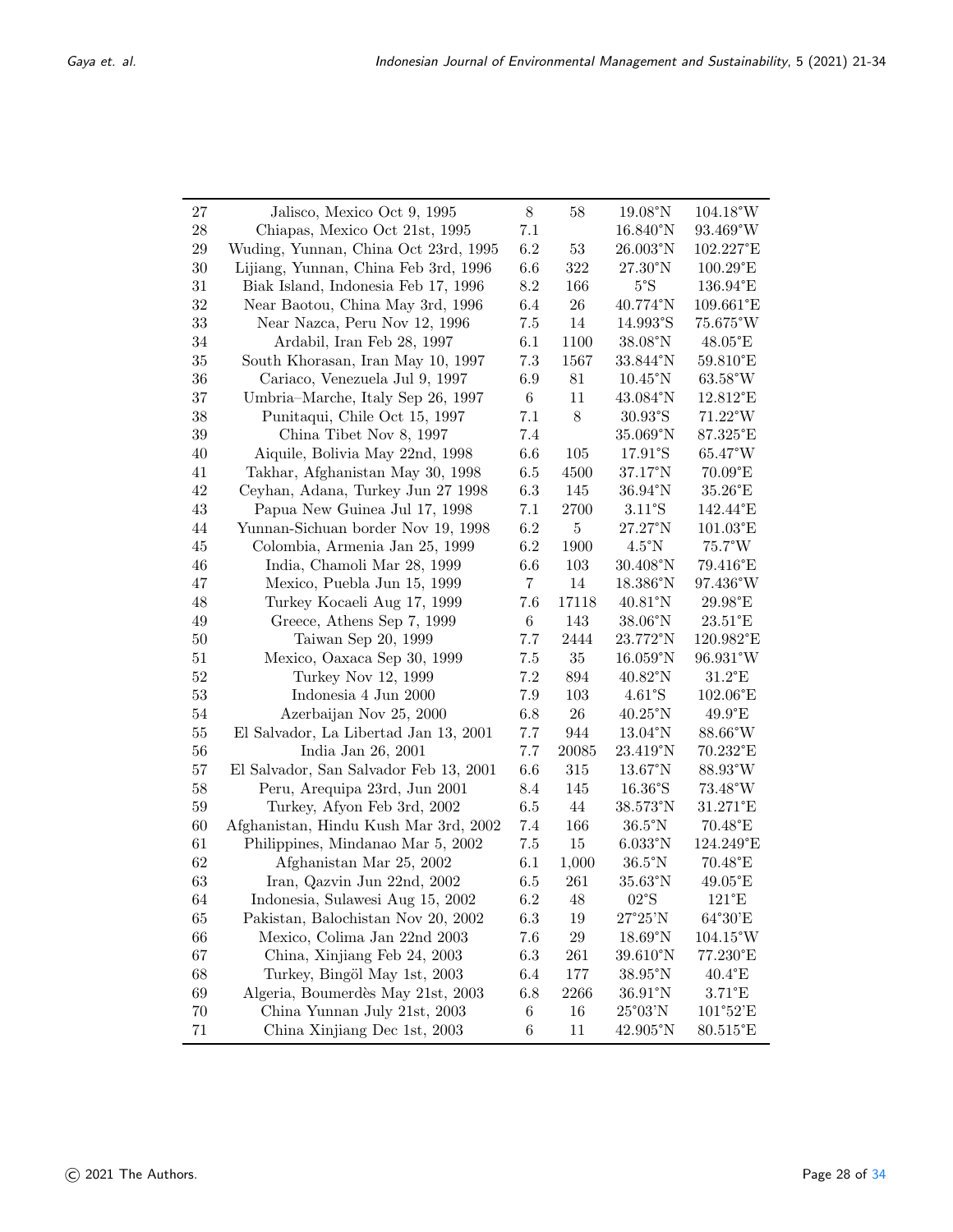| 72      | Iran Dec 26, 2003                | 6.7            | 26271  | 28.85°N                   | 58.25°E                      |
|---------|----------------------------------|----------------|--------|---------------------------|------------------------------|
| $73\,$  | Morocco Al Hoceima Feb 24, 2004  | 6.4            | 631    | $35.23^{\circ}$ N         | $4.02^{\circ}$ W             |
| 74      | Iran, Baladeh May 28, 2004       | $6.3\,$        | 35     | $36.34^{\circ}$ N         | $51.6^{\circ} \mathrm{E}$    |
| $75\,$  | Japan, Chūbu Oct 23rd, 2004      | 6.6            | 68     | $37.3^{\circ}$ N          | 138.8°E                      |
| 76      | Indonesia, Alor Nov 11 2004      | $7.5\,$        | $23\,$ | $8.15^{\circ}$ S          | 124.45°E                     |
| 77      | Indonesia Dec 26, 2004           | 9.2            | 227898 | $3.30^{\circ}$ N          | $95.98^{\circ} \mathrm{E}$   |
| $78\,$  | Iran Feb 22, 2005                | $6.4\,$        | 612    | $30.72^{\circ} \rm N$     | $56.81^{\circ} \mathrm{E}$   |
| $79\,$  | Indonesia Mar 28, 2005           | 8.6            | 1314   | $2.09^{\circ}N$           | $97.11^{\circ} \mathrm{E}$   |
| 80      | Chile, Tarapacá Jun 13, 2005     | 7.8            | 11     | 19.5913°S                 | 69.1149°W                    |
| 81      | Pakistan Oct 8, 2005             | 7.6            | 87351  | 33.50.36°N                | 73. 51.05°E                  |
| 82      | Iran, Qeshm Nov 27, 2005         | $6\,$          | $13\,$ | $26.84^{\circ}\mathrm{N}$ | $55.93^{\circ} \mathrm{E}$   |
| 83      | Iran, Lorestan Mar 31st, 2006    | 6.1            | $70\,$ | 33.56°N                   | 48.73°E                      |
| 84      | Indonesia May 26, 2006           | 6.4            | 5778   | 8.07°S                    | $110.35^{\circ} \mathrm{E}$  |
| 85      | Indonesia West Java Jul 17, 2006 | 7.7            | 733    | $9.33^{\circ}$ S          | 107.32°E                     |
| 86      | Indonesia, Sumatra Mar 6, 2007   | $6.4\,$        | 68     | $0.49^{\circ}$ N          | $100.5^{\circ} \mathrm{E}$   |
| 87      | Solomon Islands Apr 2nd, 2007    | $8.1\,$        | $52\,$ | 8.29°S                    | 156.58°E                     |
| 88      | Chile, Aysén Apr 21st, 2007      | 6.2            | 10     | 45.27°S                   | $72.66^{\circ}$ W            |
| 89      | Japan, Niigata Jul 16, 2007      | 6.6            | 11     | $37.57^{\circ} \rm N$     | 138.44°E                     |
| 90      | Peru Arequipa Aug 15, 2007       | $8\,$          | 519    | 13.354°S                  | $76.509^{\circ}$ W           |
| 91      | Indonesia, Sumatra Sep 12, 2007  | 8.5            | $23\,$ | 4.438°S                   | 101.367°E                    |
| 92      | China May 12, 2008               | $8\,$          | 87587  | $31.021$ °N               | 103.367°E                    |
| 93      | Japan, Honshu Jun 13, 2008       | 6.9            | 23     | 39.017°N                  | 140.528°E                    |
| 94      | China, Sichuan Aug 30, 2008      | 6.1            | 41     | $26.0^{\circ}$ N          | $101.9^{\circ} \mathrm{E}$   |
| 95      | Kyrgyzstan, Osh Oct 5, 2008      | 6.6            | $75\,$ | 39.5054°N                 | 73.4648°E                    |
| 96      | China, Tibet Oct 6, 2008         | 6.4            | $10\,$ | 29.45324°N                | $90.1872^{\circ} \mathrm{E}$ |
| 97      | Pakistan Oct 29, 2008            | 6.4            | 215    | $30.569^{\circ}$ N        | 67.484°E                     |
| 98      | Costa Rica, Alajuela Jan 8, 2009 | 6.1            | 98     | $10.23^{\circ} \rm N$     | 84.22°W                      |
| $99\,$  | Italy Aquila Apr 6, 2009         | 6.3            | 308    | 42.3476°N                 | $13.3800^{\circ} \mathrm{E}$ |
| 100     | Indonesia, Java Sep 2nd, 2009    | $\overline{7}$ | $79\,$ | 7.778°S                   | 107.328°E                    |
| 101     | Bhutan Sep 21, 2009              | 6.1            | 11     | 27.346°N                  | 91.412°E                     |
| 102     | Samoa Sep 29, 2009               | $8.1\,$        | 192    | $15.53^{\circ}\mathrm{S}$ | 171.87°W                     |
| 103     | Indonesia Sep 30, 2009           | 7.6            | 1,115  | $0.71^{\circ}$ N          | $99.97^{\circ}\mathrm{E}$    |
| 104     | Haiti Jan 12, 2010               | $\overline{7}$ | 316000 | $18.28^{\circ}$ N         | $72.32^{\circ}\rm{W}$        |
| 105     | Chile Feb 27, 2010               | 8.8            | 550    | 36.12°S                   | $72.90^\circ\rm{W}$          |
| 106     | China Apr 14, 2010               | 6.9            | 2968   | 33.165°N                  | 96.629°E                     |
| 107     | Turkey. Elazig Mar 8, 2010       | 6.1            | 58     | 38.79°N                   | $40.03^{\circ}$ E            |
| 108     | Indonesia, Papua Jun 16, 2010    | $\overline{7}$ | 17     | $2.22^{\circ}$ S          | 136.58°E                     |
| $109\,$ | Indonesia, Sumatra Oct 25, 2010  | 7.7            | 711    | 3.464°S                   | 100.084°E                    |
| 110     | New Zealand Feb 22, 2011         | 6.3            | 185    | 43.583°S                  | 172.680°E                    |
| 111     | Japan Mar 11, 2011               | 9.1            | 20896  | $38.30^{\circ}$ N         | $142.37^{\circ} \mathrm{E}$  |
| 112     | Myanmar, Shan Mar 24, 2011       | 6.9            | 151    | 20.705°N                  | 99.949°E                     |
| 113     | Uzbekistan, Sughd Jul 19, 2011   | 6.2            | 14     | $40.05^{\circ}$ N         | 71.44°E                      |
| 114     | Indonesia, Aceh Sep 5, 2011      | 6.7            | 10     | $2.81^{\circ}$ N          | 97.85°E                      |
| 115     | India, Sikkim Sep 18, 2011       | 6.9            | 423    | 27.723°N                  | 88.064°E                     |
| 116     | Turkey Oct 23, 2011              | $7.2\,$        | 604    | 38.628°N                  | 43.486°E                     |
|         |                                  |                |        |                           |                              |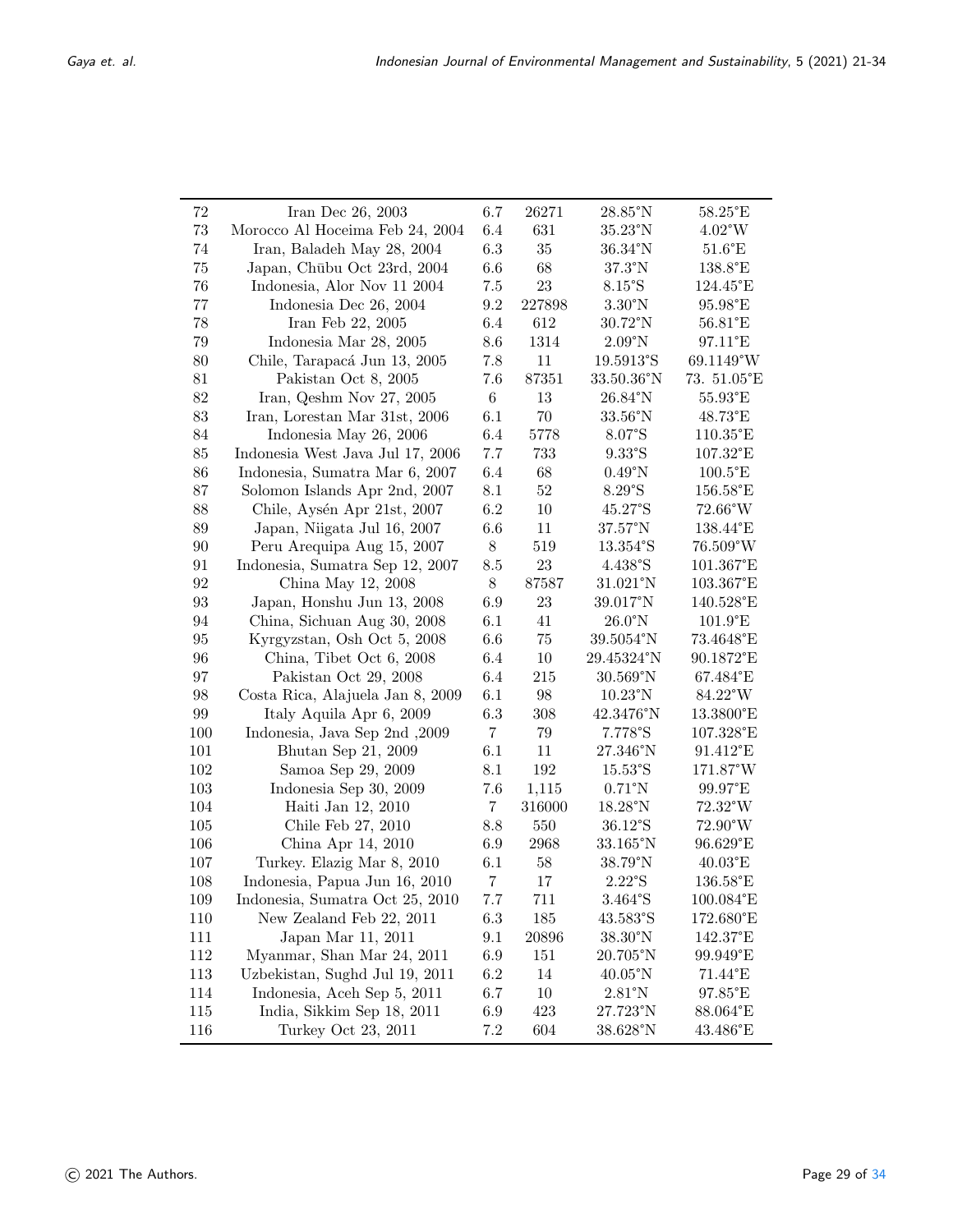| 117 | Philippines Feb 6, 2012                   | 6.9            |         | 113     | $9.58^{\circ}$ N           | 123.08°E                     |
|-----|-------------------------------------------|----------------|---------|---------|----------------------------|------------------------------|
| 118 | Indonesia Apr 11, 2012                    | 8.6            |         | $10\,$  | $2.311^{\circ}N$           | $93.063^{\circ}\rm{E}$       |
| 119 | Iran Aug 11, 2012                         | $6.4\,$        |         | 306     | 38.359°N                   | $46.786^{\circ} \mathrm{E}$  |
| 120 | Guatemala Nov 7, 2012                     | 7.4            |         | $39\,$  | 13.987°N                   | 91.965°W                     |
| 121 | Myanmar Nov 11, 2012                      | 6.8            |         | $38\,$  | 23.014°N                   | 95.883°E                     |
| 122 | Solomon Islands Feb 6, 2013               | $8\,$          |         | $13\,$  | 10.799°S                   | $165.114$ °E                 |
| 123 | Iran, Bushehr April 9, 2013               | $6.3\,$        |         | $40\,$  | $28.48^{\circ}\mathrm{N}$  | 51.58°E                      |
| 124 | Iran, Sistan & Baluchestan Apr 16, 2013   | 7.7            |         | $35\,$  | $28.107^\circ\rm{N}$       | $62.053^{\circ}\rm{E}$       |
| 125 | China Apr 20, 2013                        | 6.6            |         | 216     | 30.17.02°N                 | 102.57.22°E                  |
| 126 | Indonesia, Sumatra 2013                   | 6.1            |         | $43\,$  | $4.698^{\circ}$ N          | 96.687°E                     |
| 127 | Pakistan Sep 24, 2013                     | 7.7            |         | 825     | $26.951$ °N                | 65.501°E                     |
| 128 | Pakistan Sep 28, 2013                     | 6.8            |         | 22      | $26.951$ °N                | 65.501°E                     |
| 129 | Philippines, Central Visayas Oct 15, 2013 |                | $7.2\,$ | $230\,$ | $9.880^{\circ}$ N          | 124.117°E                    |
| 130 | China Aug 3, 2014                         | 6.1            |         | 617     | 27.245°N                   | $103.427^{\circ}\mathrm{E}$  |
| 131 | Nepal Gorkha Apr 25, 2015                 | 7.8            |         | 8964    | 28.230°N                   | 84.731°E                     |
| 132 | Nepal, Dolakha May 12, 2015               | $7.3\,$        |         | $218\,$ | 27.837°N                   | 86.077°E                     |
| 133 | Malaysia, Sabah Jun 4, 2015               | $\,6\,$        |         | $18\,$  | $5.980^{\circ}$ N          | 116.525°E                    |
| 134 | Chile, Coquimbo Sep 16, 2015              | 8.3            |         | $21\,$  | 31.570°S                   | $71.654^{\circ}W$            |
| 135 | Afghanistan Badakhshan Oct 26, 2015       | $7.5\,$        |         | 399     | 36.524°N                   | 70.368°E                     |
| 136 | India, Imphal Jan 3rd 2016                | 6.7            |         | $11\,$  | 24.834°N                   | 93.656°E                     |
| 137 | Japan, Kyushu 2016                        | $\overline{7}$ |         | $50\,$  | 32.46.55.2°N               | 130.43.33.6°E                |
| 138 | Ecuador Esmeraldas Apr 16, 2016           | 7.8            |         | 676     | $0.371$ °N                 | $79.940^\circ\rm{W}$         |
| 139 | Italy Umbria Aug 24, 2016                 | 6.2            |         | 299     | 42.706°N                   | 13.223°E                     |
| 140 | Indonesia Aceh Dec 7, 2016                | 6.4            |         | 104     | $5.283^{\circ}$ N          | $96.168^{\circ}\mathrm{E}$   |
| 141 | China, Sichuan Aug 8, 2017                | 6.5            |         | 25      | 33.193°N                   | 103.855°E                    |
| 142 | Mexico Chiapas Sep 7, 2017                | 8.1            |         | $98\,$  | 15.068°N                   | $93.715^\circ\rm{W}$         |
| 143 | Mexico Puebla Sep 19, 2017                | 7.1            |         | 370     | 18.584°N                   | 98.399°W                     |
| 144 | Iraq-Iran border Nov 12, 2017             | $7.3\,$        |         | 630     | 34.905°N                   | 45.956°E                     |
| 145 | Taiwan, Hualien Feb 6, 2018               | $6.4\,$        |         | 17      | $24.132^{\circ}\mathrm{N}$ | 121.659°E                    |
| 146 | Mexico, Oaxaca Feb 16,2018                | $7.2\,$        |         | 14      | 16.646°N                   | 97.653°W                     |
| 147 | Papua New Guinea Feb 25, 2018             | $7.5\,$        |         | 160     | 6.070°S                    | 142.754°E                    |
| 148 | Papua New Guinea Mar 4, 2018              | $\,6\,$        |         | 11      | 6.070°S                    | 142.754°E                    |
| 149 | Papua New Guinea Mar 6, 2019              | 6.7            |         | $25\,$  | 6.070°S                    | 142.754°E                    |
| 150 | Indonesia, Lombok Jul 28, 2018            | 6.4            |         | 20      | 8.274°S                    | 116.491°E                    |
| 151 | Indonesia Lombok Aug 5, 2018              | 6.9            |         | 513     | 8.287°S                    | 116.452°E                    |
| 152 | Indonesia, Lombok Aug 19, 2018            | 6.9            |         | 140     | 8.287°S                    | 116.452°E                    |
| 153 | Japan, Hokkaido Sep 6, 2018               | 6.6            |         | 41      | 42.671°N                   | 141.933°E                    |
| 154 | Indonesia, Sulawes Sep 26, 2018           | 7.5            |         | 4340    | $0.178^{\circ}\mathrm{S}$  | $119.840^{\circ} \mathrm{E}$ |
| 155 | Philippine San Marcelino Apr 22, 2019     | 6.1            |         | 18      | $14.59^{\circ}$ N          | $120.21$ °E                  |
| 156 | Indonesia North Maluku Jul 14, 2019       | $7.2\,$        |         | 14      | 0.566°S                    | 128.056°E                    |
| 157 | Indonesia Maluku offshore Sep 25, 2019    | 6.5            |         | 41      | 3.450°S                    | 128.347°E                    |
| 158 | Philippines, Soccsksargen Oct 29, 2019    | 6.6            |         | 10      | $6.45^{\circ}$ N           | $125.00$ °E                  |
| 159 | Philippines, Soccsksargen Oct 31, 2019    | $6.5\,$        |         | 14      | $6.45^{\circ}$ N           | $125.00$ °E                  |
| 160 | Albania, Durrës Nov 26, 2019              | 6.4            |         | 51      | $41.511^{\circ}N$          | 19.522°E                     |
| 161 | Philippines, Davao Dec 15, 2019           | 6.8            |         | 13      | $6.708^{\circ}$ N          | 125.188°E                    |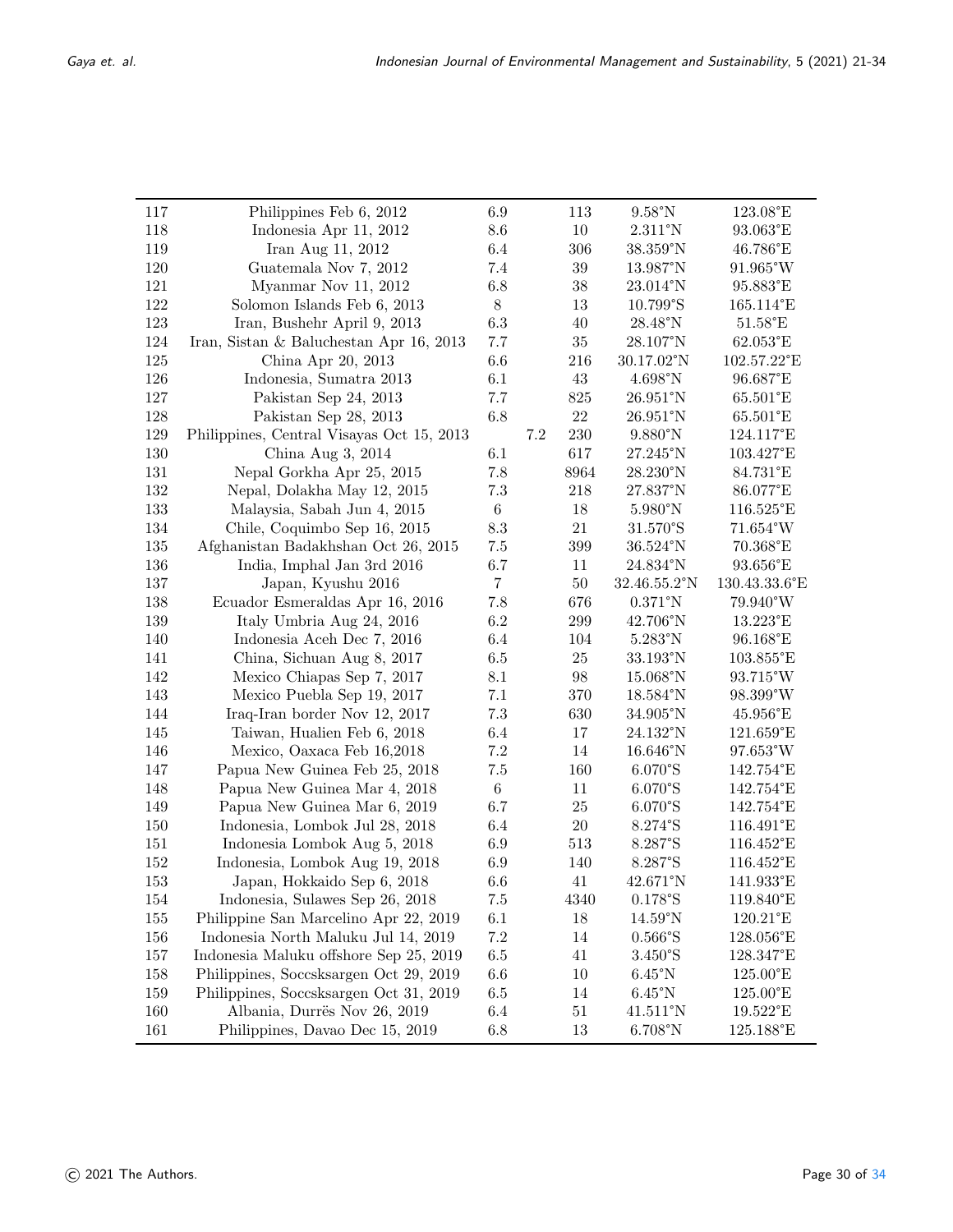| on Continent and There Percentage |               |                 |            |  |  |  |  |  |
|-----------------------------------|---------------|-----------------|------------|--|--|--|--|--|
| $\mathrm{S/N}$                    | Continents    | No. Earthquakes | Percentage |  |  |  |  |  |
| 1                                 | Asia          | 99              | 61.50%     |  |  |  |  |  |
| 2                                 | Africa        | 2               | 1.20%      |  |  |  |  |  |
| 3                                 | Australia     | 0               | $0\%$      |  |  |  |  |  |
| 4                                 | Europe        | 18              | 11.20%     |  |  |  |  |  |
| 5                                 | North America | 18              | 11.20%     |  |  |  |  |  |
| 6                                 | South America | 15              | $9.30\%$   |  |  |  |  |  |
| 7                                 | Oceania       | 9               | 5.60%      |  |  |  |  |  |
| Total                             |               | 161             | $100\%$    |  |  |  |  |  |

Table 2. Table of Earthquake Occurrence 1990-2019 Base on Continent and There Percentage

<span id="page-10-2"></span>

Figure 1. Map Showing Sampled Earthquakes 1990-1999

influence lives loss during earthquake directly. While geological structure of the area where earthquake occur and present of fluid or precipitation in an area where earthquake occur, influence lives loss during an earthquake indirectly through influencing the intensity of vibration or waves release from earthquake epicenter.

## 4. CONCLUSIONS

The paper examine the impact of earthquake magnitude on lives loss during earthquakes from 1990-2019. The result of the research indicate a fair strong relation among studied variables. Fig.1.6 Multiple  $R=0.073$ , fig. multiple=0.454 and fig. multiple  $R=0.452$ . Multiple R determine the nature of relation between study variables, the close the value of multiple R is to 1 the stronger the relationship. Which means fair strong relationship exist between earthquake magnitudes and live loss during 1990-2019 earthquakes. And R2 result Figure [6,](#page-12-1) 1% of the lives lost during earthquakes 1990-1999 are determine by earthquake magnitude, R2 result in Figure [7](#page-12-2) indicated 21% of the lives lost during earthquakes 2000-

<span id="page-10-3"></span>

Figure 2. Map Showing Sampled Earthquakes 2000-2009

<span id="page-10-0"></span>

Figure 3. Map Showing Sampled Earthquakes 2010-2019

<span id="page-10-1"></span>

**Figure 4.** Line Fit Plot of 1990-1999 Sampled Earthquakes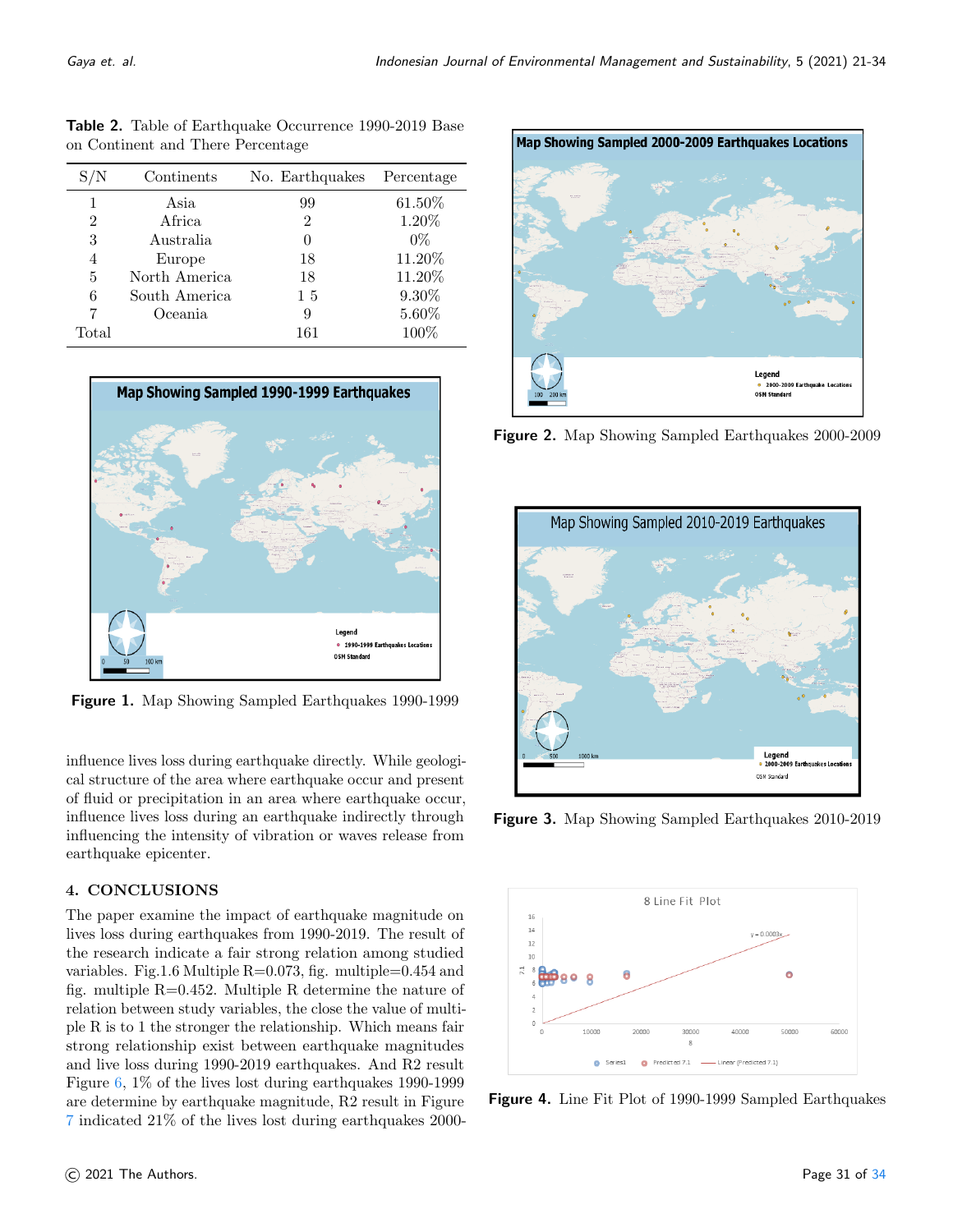| Regression Statistics |              |                   |        |             |                   |              |                 |                 |
|-----------------------|--------------|-------------------|--------|-------------|-------------------|--------------|-----------------|-----------------|
| Multiple R            | 0.073        |                   |        |             |                   |              |                 |                 |
| R Square              | 0.005        |                   |        |             |                   |              |                 |                 |
| Adjusted R Square     | $-0.015$     |                   |        |             |                   |              |                 |                 |
| Standard Error        | 0.643        |                   |        |             |                   |              |                 |                 |
| Observations          | 51           |                   |        |             |                   |              |                 |                 |
| <b>ANOVA</b>          |              |                   |        |             |                   |              |                 |                 |
|                       | df           | <b>SS</b>         | MS     | $\mathbf F$ | Significance<br>F |              |                 |                 |
| Regression            |              | 0.107             | 0.107  | 0.26        | 0.613             |              |                 |                 |
| Residual              | 49           | 20.269            | 0.414  |             |                   |              |                 |                 |
| Total                 | 50           | 20.376            |        |             |                   |              |                 |                 |
|                       | Coefficients | Standard<br>Error | t Stat | P-value     | Lower<br>95%      | Upper<br>95% | Lower<br>95.00% | Upper<br>95.00% |
| Intercept             | 7.051        | 0.094             | 75.013 | 3.11E-52    | 6.862             | 7.24         | 6.862           | 7.24            |
| 8                     | $6.25E-06$   | $1.23E-05$        | 0.51   | 0.613       | $-1.84E-05$       | $3.09E-05$   | $-1.84E-05$     | $3.09E-05$      |

Table 3. Summary Output of Regression Analysis for 1990-1999 Sampled Earthquakes and Lives Lost During Earthquake

Table 4. Summary Output of Regression Analysis for 2000-2009 Sampled Earthquakes and Lives Lost During Earthquake SUMMARY OUTPUT

| Regression Statistics |              |                   |        |           |                   |                 |                 |                 |
|-----------------------|--------------|-------------------|--------|-----------|-------------------|-----------------|-----------------|-----------------|
| Multiple R            | 0.454        |                   |        |           |                   |                 |                 |                 |
| R Square              | 0.206        |                   |        |           |                   |                 |                 |                 |
| Adjusted R Square     | 0.19         |                   |        |           |                   |                 |                 |                 |
| Standard Error        | 0.748        |                   |        |           |                   |                 |                 |                 |
| Observations          | 50           |                   |        |           |                   |                 |                 |                 |
| <b>ANOVA</b>          |              |                   |        |           |                   |                 |                 |                 |
|                       | df           | <b>SS</b>         | MS     | ${\bf F}$ | Significance<br>F |                 |                 |                 |
| Regression            | $\mathbf{1}$ | 6.993             | 6.993  | 12.482    | 0.001             |                 |                 |                 |
| Residual              | 48           | 26.892            | 0.56   |           |                   |                 |                 |                 |
| Total                 | 49           | 33.885            |        |           |                   |                 |                 |                 |
|                       | Coefficients | Standard<br>Error | t Stat | P-value   | Lower<br>95%      | Upper<br>$95\%$ | Lower<br>95.00% | Upper<br>95.00% |
| Intercept             | 6.852        | 0.109             | 62.635 | 1.00E-47  | 6.632             | 7.072           | 6.632           | 7.072           |
| 103                   | $1.05E-05$   | 2.96E-06          | 3.533  | 0.001     | $4.50E-06$        | $1.60E-05$      | $4.50E-06$      | $1.64E-05$      |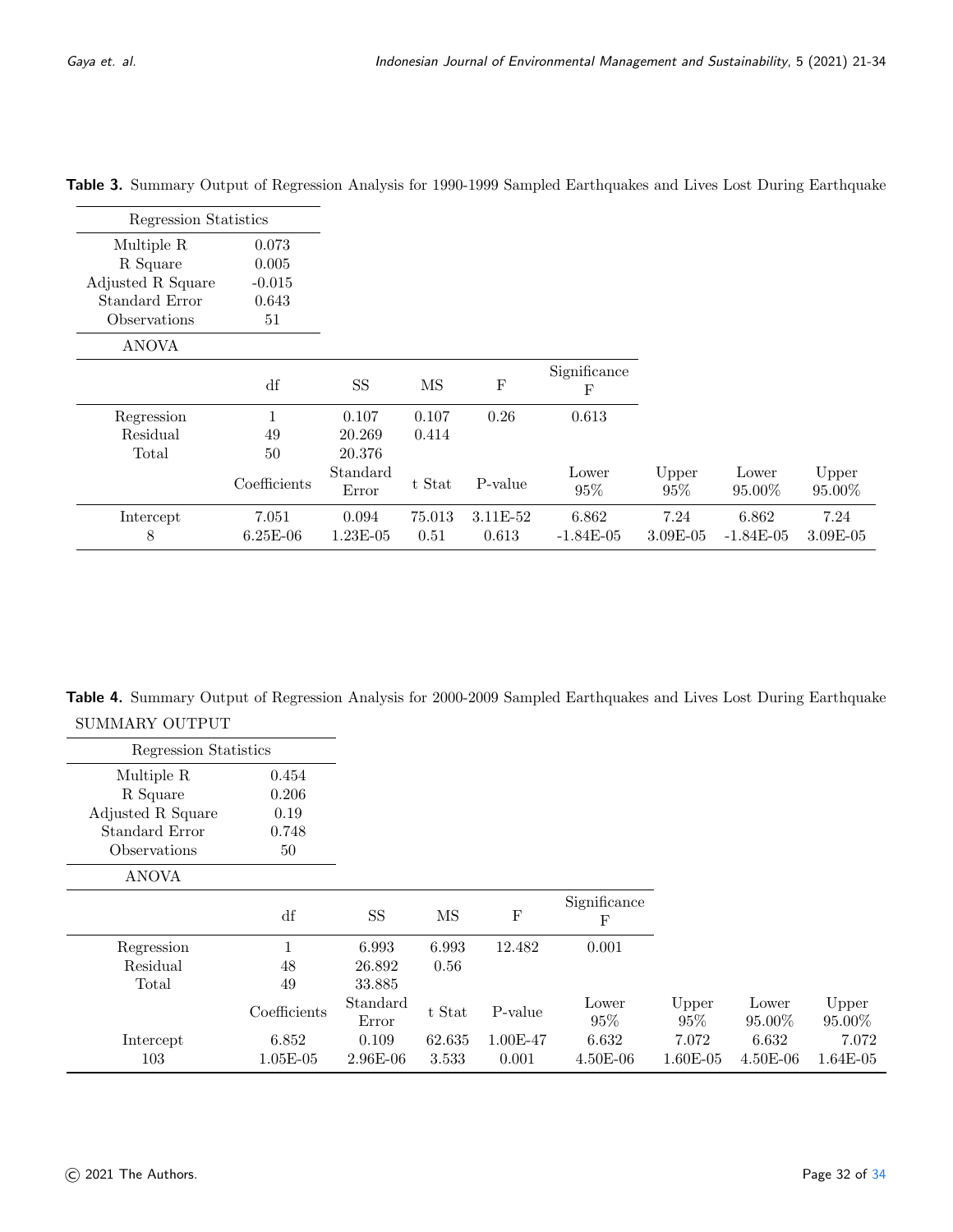| Regression Statistics |              |                   |        |             |                   |                 |                 |                 |
|-----------------------|--------------|-------------------|--------|-------------|-------------------|-----------------|-----------------|-----------------|
| Multiple R            | 0.452        |                   |        |             |                   |                 |                 |                 |
| R Square              | 0.204        |                   |        |             |                   |                 |                 |                 |
| Adjusted R Square     | 0.19         |                   |        |             |                   |                 |                 |                 |
| Standard Error        | 0.649        |                   |        |             |                   |                 |                 |                 |
| Observations          | 57           |                   |        |             |                   |                 |                 |                 |
| <b>ANOVA</b>          |              |                   |        |             |                   |                 |                 |                 |
|                       | df           | <b>SS</b>         | MS     | $\mathbf F$ | Significance<br>F |                 |                 |                 |
| Regression            | $\mathbf{1}$ | 5.94              | 5.94   | 14.108      | 0.0004            |                 |                 |                 |
| Residual              | 55           | 23.157            | 0.421  |             |                   |                 |                 |                 |
| Total                 | 56           | 29.097            |        |             |                   |                 |                 |                 |
|                       | Coefficients | Standard<br>Error | t Stat | P-value     | Lower<br>95%      | Upper<br>$95\%$ | Lower<br>95.00% | Upper<br>95.00% |
| Intercept             | 6.905        | 0.089             | 77.522 | 7.00E-58    | 6.727             | 7.084           | 6.727           | 7.084           |
| 316000                | $1.00E-04$   | $2.90E-05$        | 3.756  | 0.0004      | $5.03E - 05$      | $2.00E-04$      | $5.03E-05$      | $2.00E-04$      |

Table 5. Summary Output of Regression Analysis for 2010-2019 Sampled Earthquakes and Lives Lost During Earthquake SUMMARY OUTPUT

<span id="page-12-0"></span>

Figure 5. Line Graph Demonstrating 1990-1999 Earthquakes Magnitude and Lives Lost During Earthquake

<span id="page-12-1"></span>

**Figure 6.** Line Fit Plot of 2000-2009 Sampled Earthquakes

<span id="page-12-2"></span>

Figure 7. Line Graph Presenting 2000-2009 Earthquakes Magnitude and Lives Lost During Earthquake

<span id="page-12-3"></span>

Figure 8. Line Graph Presenting 2010-2019 Earthquakes Magnitude and Lives Lost During Earthquake